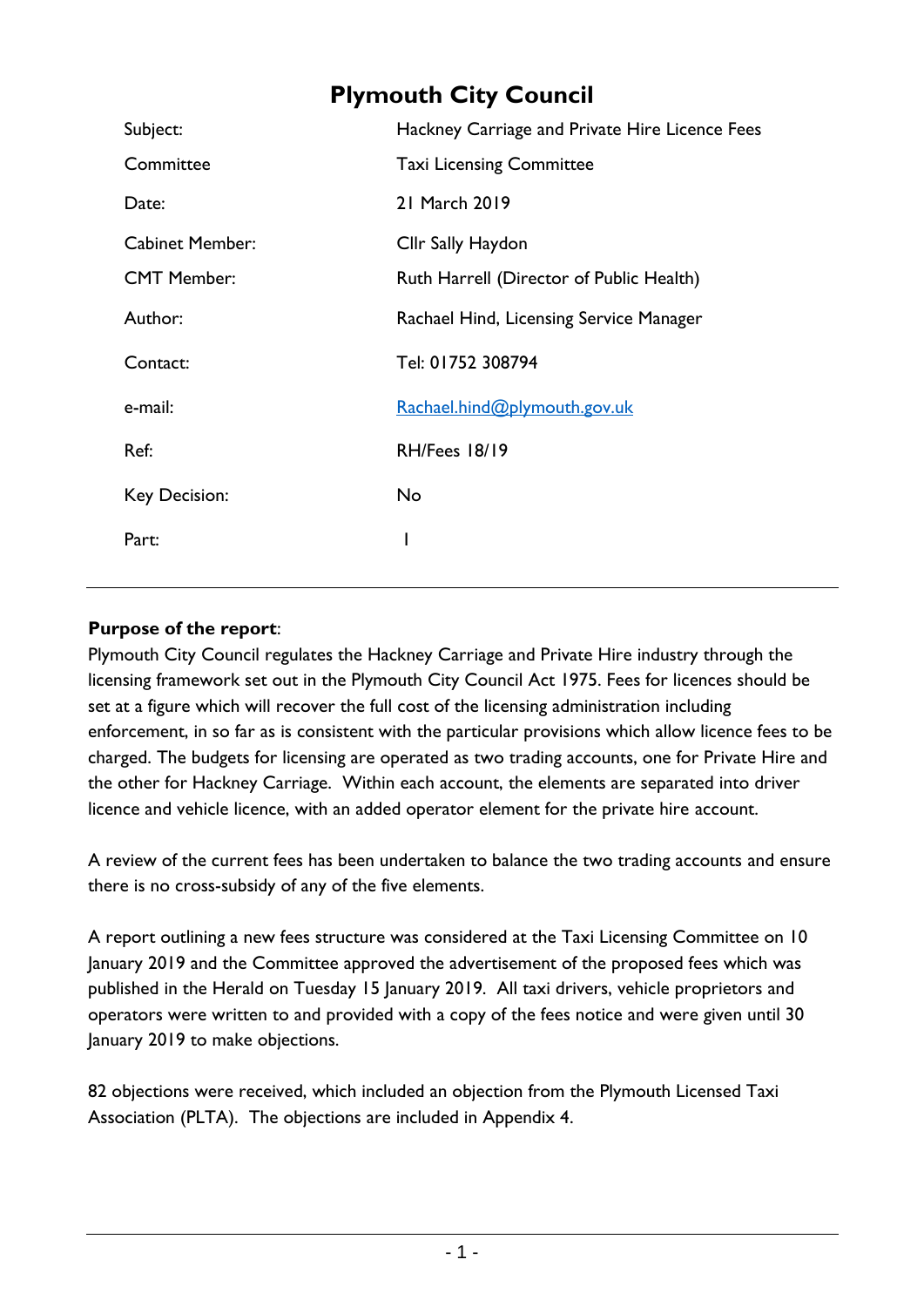## **The Corporate Plan – 2018 – 2021:**

This report links to the delivery of the Council priorities. In particular:

**Growing Plymouth:** By economic prosperity through an efficient public transport network. A safe and vibrant leisure economy will allow Plymouth to be positively marketed as an attractive destination both nationally and internationally.

**Caring Plymouth:** Providing consumer confidence.

# **Implications for Medium Term Financial Plan and Resource Implications: Including finance, human, IT and land**

The Hackney Carriage and Private Hire accounts have been reviewed and the fees must be increased to ensure that any deficit is addressed. Both accounts are separate trade accounts and should be paid for from the licence fees and not from the Council's general funds. Therefore it is important that the fees are set to ensure any deficit is addressed.

The financial implication of these proposed fee increases is to ensure the Council covers the full costs of providing the service in so far as consistent with the particular provisions which allow licence fees to be charged.

The fee levels in this report have been set to ensure the Hackney Carriage Driver and Vehicle accounts are out of deficit balance by 2024 (subject to further increases in subsequent years); the Private Hire Driver and Operator Accounts both remain in a surplus position and the vehicle account returns to an acceptable surplus position by the end of the financial year 2021/22. These projections are also predicted on subsequent licence fee increases in 2019/20 and 2020/21.

# **Other Implications: e.g. Child Poverty, Community Safety, Health and Safety, Risk Management:**

Section 17 of the Crime and Disorder Act 1998 puts a statutory duty on every Local Authority to exercise its various functions with due regard to the need to do all that it reasonably can do to prevent crime and disorder in its area.

Lower income groups are a significant user of the hackney carriage and private hire trade. Increases in fee levels have an influence on fare levels. Fee levels should be reasonable so as not to adversely affect fares charged.

## **Equality and Diversity**

Has an Equality Impact Assessment been undertaken? No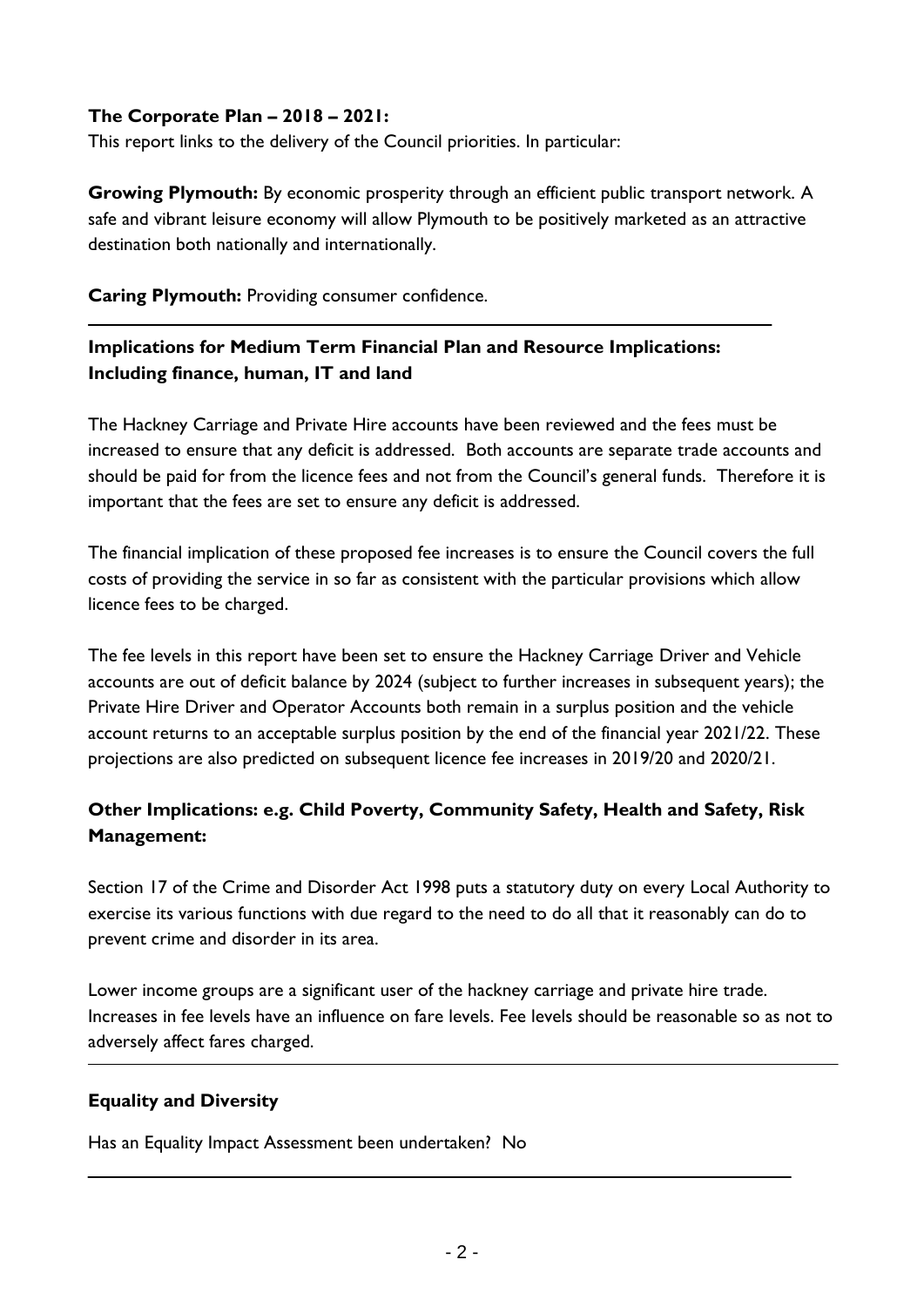## **Recommendations and Reasons for recommended action:**

The Committee resolve to:

- 1 Approve the recommended fee structure as set out in Column B of the Fees Table in Appendix one which is for the twelve months commencing on 22 March 2019 ; OR
- 2 Approve an alternative fee structure as set out in Column B of the Fees Table in Appendix two which is for the twelve months commencing on 22 March 2019.

#### **Reason**

This is the first year of a five year process to bring all elements of the Hackney Carriage and Private Hire accounts back into balance.

If the Council does not increase the fees, both elements of the Hackney Carriage trading account which are forecasted to be in deficit by the end of the financial year (2018/19) will continue to run at a deficit. The Private Hire Operator and Drivers Licence Accounts are predicted to remain in a small surplus position; the Private Hire Vehicle licence account would continue to run at a deficit. Adopting the fee structure in recommendation one will mean that the Hackney Carriage taxi reserve account will hold an acceptable deficit in 2019/20, however the fees will have to be increased again in subsequent years to ensure the required reduction in deficit continues over the five year period.

Adopting the fee structure in recommendation one will mean that the Private Hire Driver and Operator accounts both remain in surplus position and the vehicle account returns to an acceptable surplus position by the end of the financial year 2021/22.

#### **Alternative options considered and rejected:**

Consideration was given to a one year and a three year period to reduce the deficit, however this would have produced a larger increase in fee for the trade to absorb. The different options that were considered are shown in appendix one. The proposed increases to the Hackney Carriage account, will reduce the deficit over five years.

# **Published work / information:** None. **Background papers:**

None.

#### **Sign off:**

| Fin | djn.18.1<br>9.254                                            | Leg | 31681/ag<br>/13.3.19 | Mon<br>$\mathsf{Off}$ |  | <b>HR</b> |  | <b>Assets</b> |  | Strat<br>Proc |  |
|-----|--------------------------------------------------------------|-----|----------------------|-----------------------|--|-----------|--|---------------|--|---------------|--|
|     | <b>Originating SMT Member</b>                                |     |                      |                       |  |           |  |               |  |               |  |
|     | Has the Cabinet Member(s) agreed the contents of the report? |     |                      |                       |  |           |  |               |  |               |  |
|     |                                                              |     |                      |                       |  |           |  |               |  |               |  |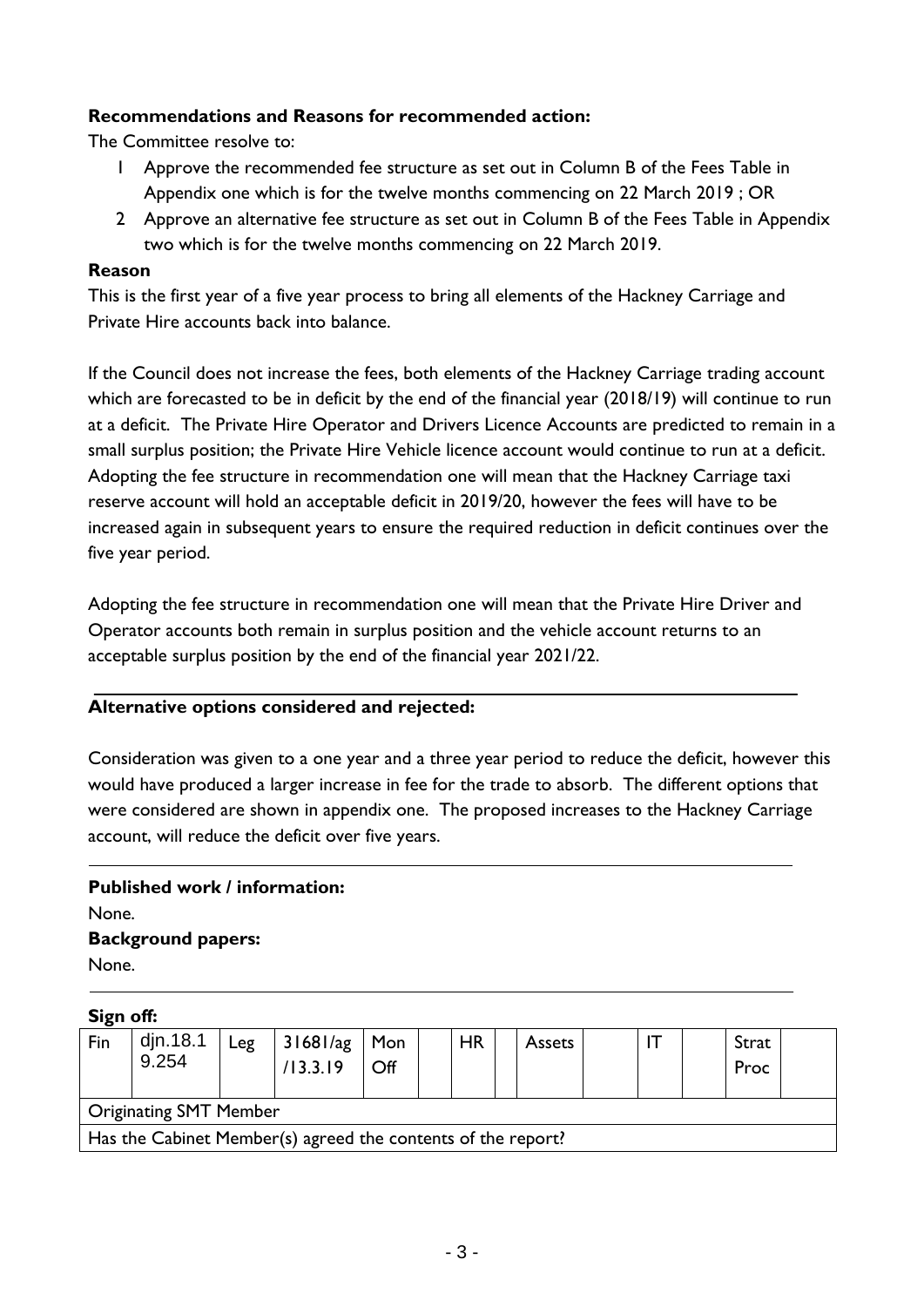## **Report**

## **1.0 Background Information**

- 1.1 A review of the current fees has been undertaken to address the deficits in the two trade accounts and to ensure they recover the full cost of the licensing service, so far as is consistent with the particular provisions which allow licence fees to be charged.
- 1.2 At the Taxi Licensing Committee on 10 January 2019 the Committee approved the advertisement of the proposed fees with a period for responses of 14 days. The advertisement was published in the Herald on Tuesday 15 January 2019. All taxi drivers, vehicle proprietors and operators were written to and provided with a copy of the fees notice and were given until 30 January 2019 to make objections.
- 1.3 At the Taxi Licensing Committee on 28 February 2019 the Committee agreed to defer the decision to set fees to allow officers to check the assertions made in a letter from a legal representative of the Plymouth Licensed Taxi Association (PLTA) received by email on 25 February 2019.

## **2.0 Legal Framework**

2.1 The Council may make a charge for the grant of the licences for drivers of Hackney Carriages and Private Hire vehicles by virtue of Section 11(2) of the Plymouth City Council Act 1975; and for the grant of Vehicle and Operators' Licences under Section 28 of the Plymouth City Council Act 1975 (the Act). The fees must be considered reasonable with a view to recovering the costs of issue and administration (including compliance) of the licence. The fees must be advertised in accordance with the provisions of the Act and if any objections are received these must be considered by the Committee for a final decision to be taken as to whether the advertised fees will be modified in light of objections, or whether the fees will be implemented as advertised. The fee structure approved by the Committee would come into effect within two months from the closing date of the advertised consultation.

## **3.0 Letter from legal representative of PLTA**

- 3.1 The last committee hearing was adjourned following receipt of a letter a few days before the hearing and outside of the consultation period, from a legal representative of the PLTA.
- 3.2 The contents of the letter have been considered in detail and further legal advice sought by the Council. The Council is satisfied that, whilst maintaining two trading accounts, there is sufficient information to ensure that, for each licence there has been no cross subsidisation and that any surpluses and deficits have been carried forward appropriately.
- 3.3 There is no legal requirement for the local authority to keep five separate trading accounts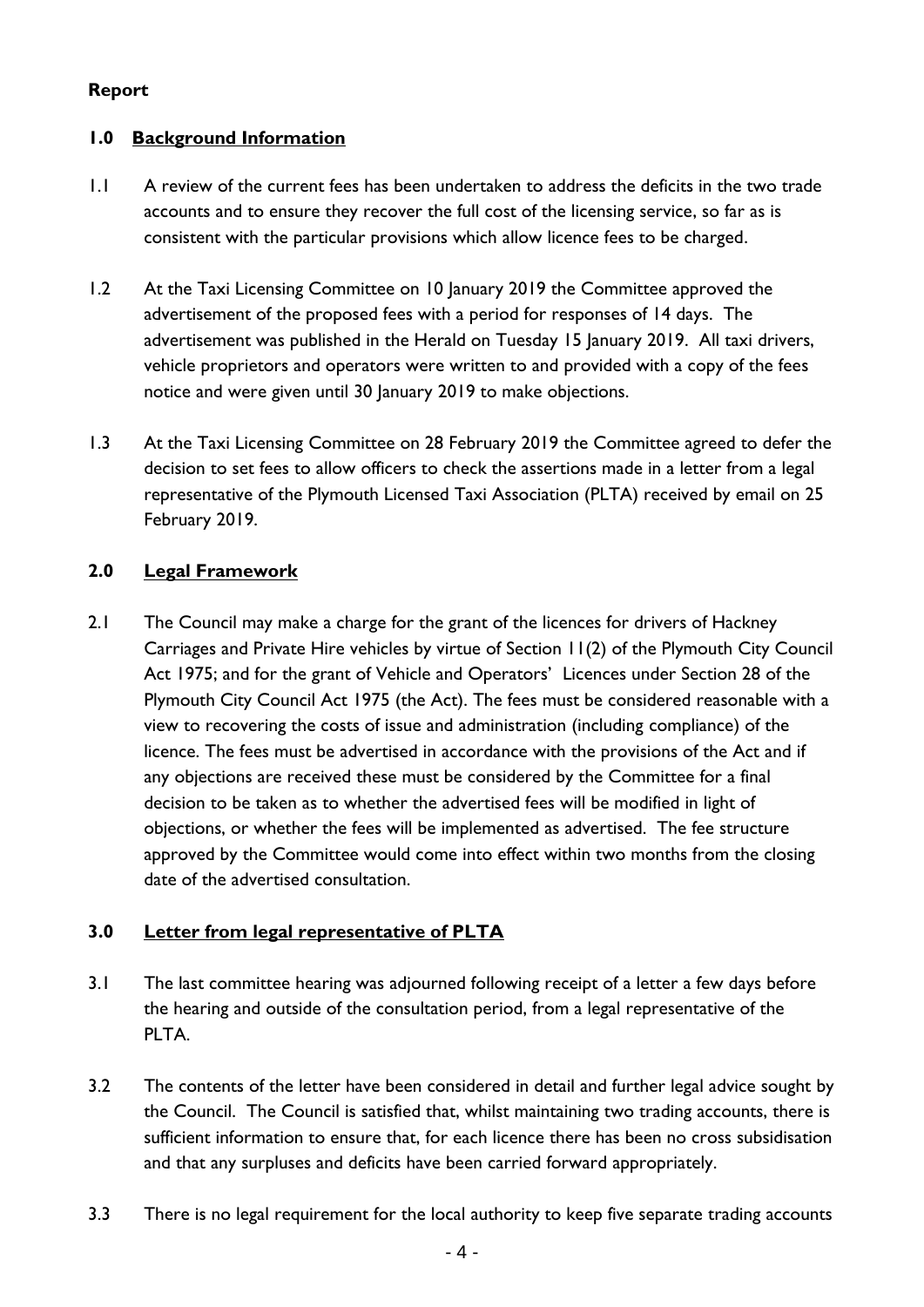(one for each licence), however the Council is happy to present the accounts in this way in the future. Appendix three has been restated to reflect the five classes of licence.

## **4.0 Objections**

- 4.1 82 objections were received within the consultation period regarding the fees increase (see appendix 4). In addition, as set out in Section 3 above, a legal challenge was received after the consultation period.
- 4.2 The main objections raised are: -

# **Object to a 95% increase**

The fees are increasing by various amounts and not by 95%. Table 1 shows the cost increases and percentage increases of the proposed fees which were published in January. It also outlines the extra cost to the driver/proprietor per week as a result of the proposed increases.

|                 | <b>Current</b> | <b>Proposed</b> |        | %        | <b>Extra cost</b> | per    | per    |
|-----------------|----------------|-----------------|--------|----------|-------------------|--------|--------|
| <b>HACKNEY</b>  | fees           | fees            | Change | increase | per week          | month  | year   |
| Vehicle licence |                |                 |        |          |                   |        |        |
| year)           | £210           | £342            | £132   | 62.9     | £2.54             | £11.00 | £132   |
| I Year Drivers  |                |                 |        |          |                   |        |        |
| licence         | £112           | £165            | £53    | 47.3     | £1.02             | £4.42  | £53    |
| 3 Year Drivers  |                |                 |        |          |                   |        |        |
| Licence         | £238           | £435            | £197   | 82.8     | £1.26             | £5.47  | £65.67 |

**Table 1: Recommended fees (as published) for 2019/20 with the % increases**

|                 | Current | <b>Proposed</b> |        | %        | <b>Extra cost</b> | per   | per    |
|-----------------|---------|-----------------|--------|----------|-------------------|-------|--------|
| <b>PRIVATE</b>  | fees    | fees            | Change | increase | per week          | month | year   |
| Vehicle licence |         |                 |        |          |                   |       |        |
| (1 year)        | £117    | £170            | £53    | 45.3     | £1.02             | £4.42 | £53    |
| I Year Drivers  |         |                 |        |          |                   |       |        |
| licence         | £82     | £120            | £38    | 46.3     | £0.73             | £3.17 | £38    |
| 3 Year Drivers  |         |                 |        |          |                   |       |        |
| Licence         | £160    | £300            | £140   | 87.5     | £0.90             | £3.89 | £46.67 |
| Operator        |         |                 |        |          |                   |       |        |
| application fee | £135    | £135            | £0     | 0        | 0                 | 0     | 0      |
| Operator fee    |         |                 |        |          |                   |       |        |
| per vehicle     | £3.80   | £3.80           | £0     | 0        | 0                 | 0     | 0      |

# **The proposed fees are too high**

The majority of responses are asking if these fees can be reduced. The proposed increases have been reviewed and an alternative option was worked through (see appendix 2). However setting the fee at this alternative level would mean that whilst there is a smaller increase for the first year there is a potential for higher percentage increases in fees over the subsequent years. There is also a risk that the Council is unable to cover any unforeseen costs (from court cases for example).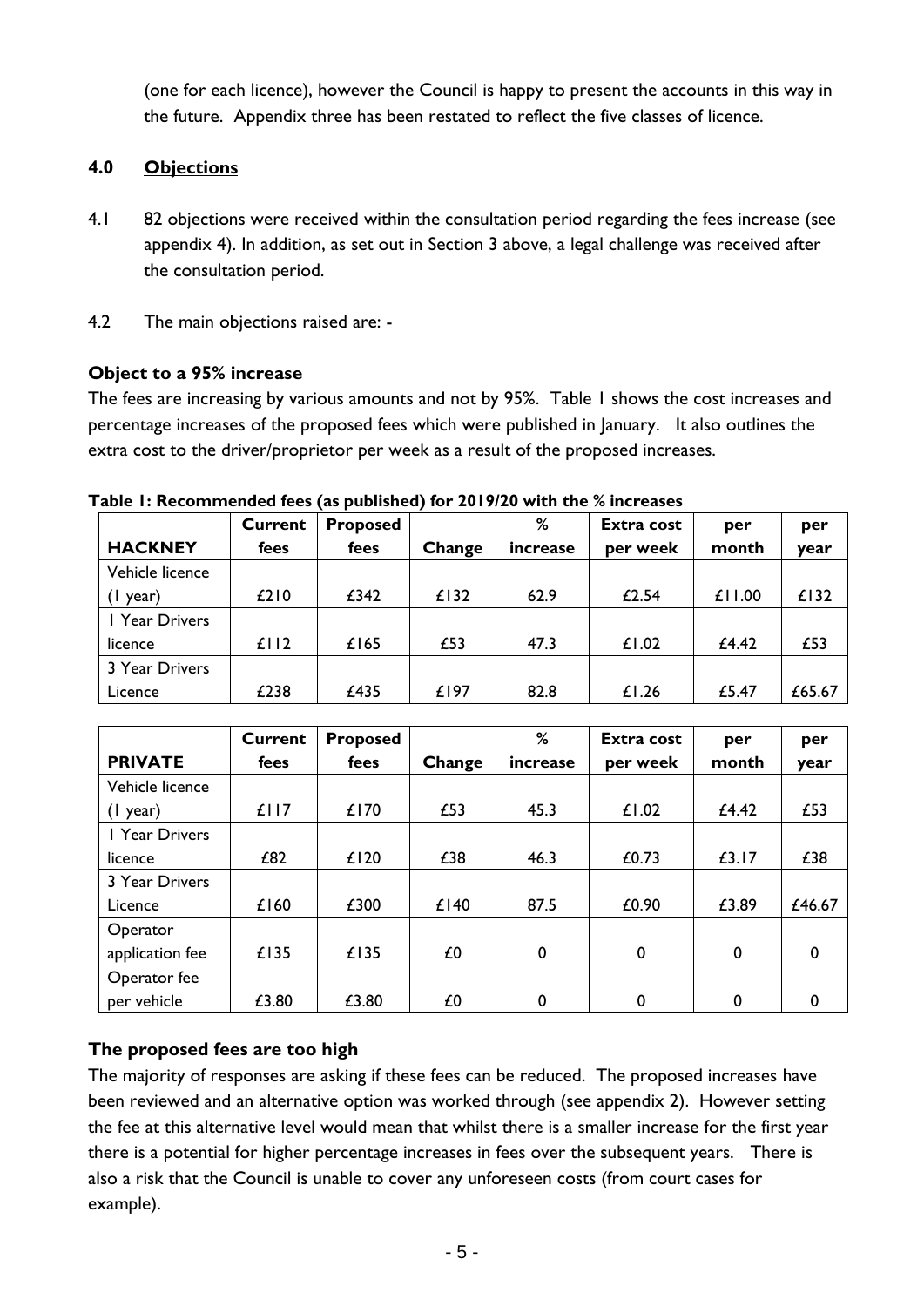## **Can the fees be paid by direct debit to help with the payments?**

The Council has considered the use of a direct debit scheme to assist, however if there is not enough money in a person's bank account to cover the direct debit then the account provider may refuse to pay the bill. This would mean a licensed driver or proprietor would have a licence that had not been completely paid for. This would then involve a lot of work by the Council to chase up the payment which could then increase the cost of administration to the trade. Whilst we would like to be able to provide this service, it is not deemed to be cost effective and would result in higher costs to the trade.

# **We cannot afford to pay for the increase in the fees on top of all our other business expenses**

It is appreciated that these increases are an additional cost, however the income from the licence fees must cover the expenditure required to run the service. Any expenses incurred as part of running your business may be claimed as an allowable deduction for tax purposes. Please contact the HMRC or an accountant for more information as they may be able to recover some of your overheads.

#### **One trade should not bail the other trade out**

The private hire and hackney carriage accounts are completely separate. This is why the fees are different as they reflect the different trade accounts.

#### **The 50:50 split for enforcement is not correct**

This was outlined and agreed in the Taxi Licensing Committee report dated 22 January 2015 and again in the report in 2017. Detailed analysis of the officer's time were recorded for this exercise which clearly showed the 50:50 split. This continues to be the case.

The three taxi enforcement officers undertook 487 vehicle inspections last year of which 177 (36%) were Hackney Carriage (HC) vehicles and 310 (64%) were Private Hire (PH) vehicles. There has been an increase in complaints and a number of drivers have had to attend committee for their licence to be reviewed. Officers investigated 100 complaints regarding HC drivers and 96 complaints regarding PH drivers. There are 387 HC drivers and 803 PH drivers so we are getting complaints regarding 26% of the HC drivers compared to 12% of the PH drivers. This resulted in 12 HC drivers going to committee and 10 PH drivers going to committee based on the complaints received. Test Purchase Operations are also undertaken for both trades throughout the year. However overall the enforcement officers spent 50:50 time on both trades due to the additional time spent on issues such as ranks, unmet demand surveys, fare tariffs, wheelchair exemptions.

#### **Further explanation on the reasons for deficit on the HC accounts**

As detailed above, the Committee report in January 2015 advised that the increased time spent on Hackney Carriages, resulted in a 50:50 enforcement split for staff salaries. However, on reviewing the fees this year, this split had not been proportioned and had been proportioned based on the 70:30 split for administration. An adjustment of £37,299 has been made to amend this error, which has resulted in the Hackney Carriage account being debited by £37,299 and the Private Hire account being credited by the same amount. Please refer to Appendix 3 which details how this has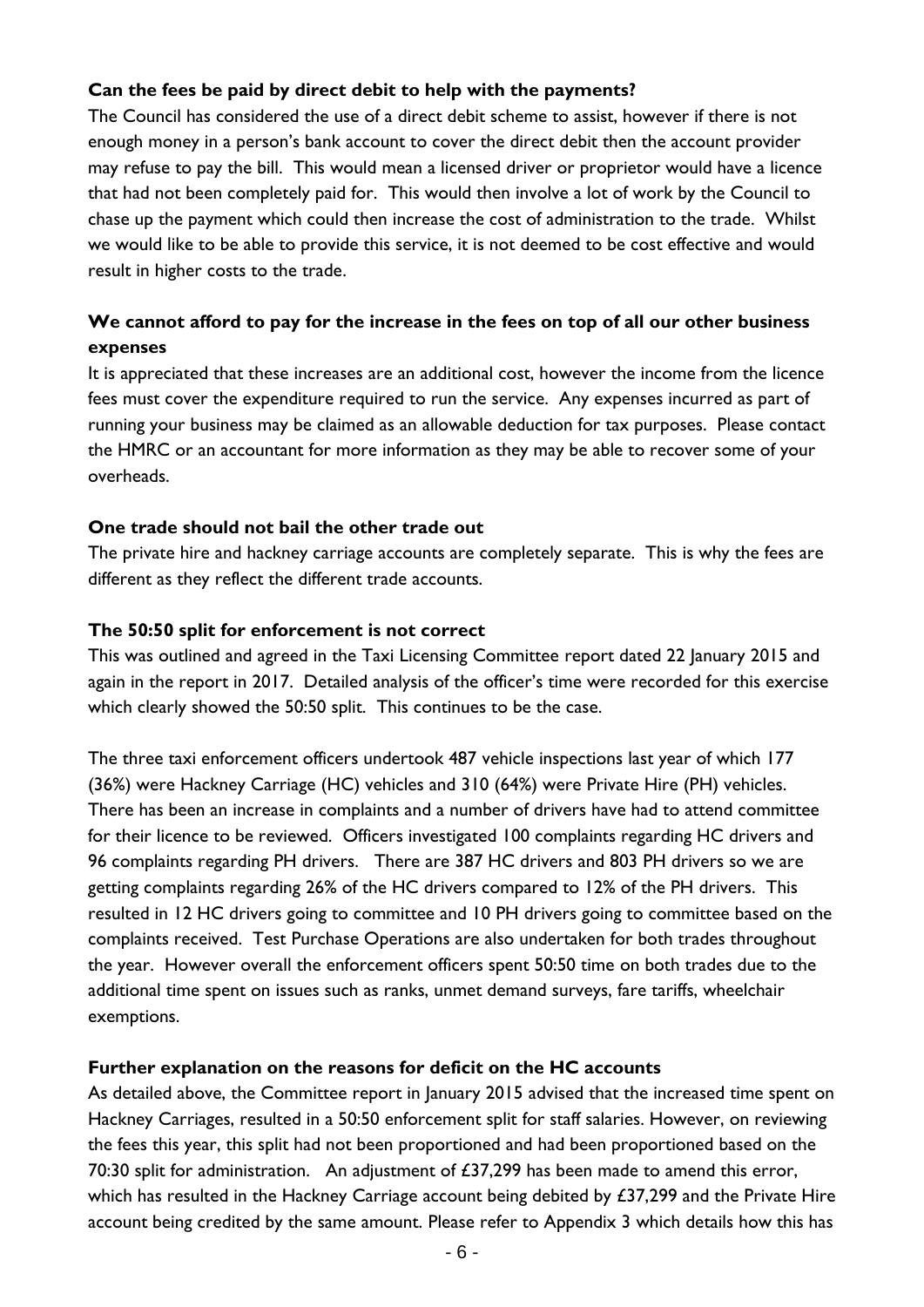been apportioned across the licences.

Over the last 12 months, there has been an increase on Legal costs associated with Hackney Carriage licence review committee hearings, appeals against committee decisions and also prosecutions. This includes the appeal to the Magistrates Court regarding the Taxi Licensing Policy. The Council was successful in defending this appeal and although some costs were recovered, the rest of the costs incurred have had to be charged to the Hackney Carriage accounts as it would not be appropriate to charge these to the general fund accounts.

The unmet demand survey, which is required every three years to maintain the quantity control of hackney carriages is also taking place this year which is an additional £16,000. The unmet demand survey has now been included for future projections for Hackney Carriage Vehicle Licences.

There has also been additional costs involved in 2017 and 2018 with regards to the introduction of the new Taxi Licensing Policy. This was proportioned across the hackney carriage, private hire and operator fees.

The safeguarding and ambassador courses are an additional cost across both trades. However the safeguarding course will be completed by 1 April 2019 and the Ambassador course will be completed by 31 December 2019 so these costs will be higher this year than other years. The safeguarding course will also be required every five years.

#### **Ambassador course 'is a waste of time'**

The aim of the ambassador course is to ensure all drivers create an excellent first impression of the City. Unfortunately we received 196 complaints in the last 12 months relating to taxi and private hire drivers and the majority of these complaints are regarding driver behaviour and overcharging. This creates a bad impression and damages the reputation of the trade. The feedback so far has been very positive and we hope this will help improve customer care and reduce the complaints we receive. There will also be a lot of opportunities for drivers to earn more money next year for the Mayflower 400 celebrations as it is expected that at least 500,000 more visitors to Plymouth in 2020.

#### **Will the recent Wakefield case may affect the fees?**

A recent High Court decision R (on the application of Rehman) v Wakefield MBC concerned an attempt by the council to recover enforcement costs relating to drivers via the vehicle licence fee. This was held to be unlawful. At present there is no full transcript of the judgement available and it may yet be appealed to the Court of Appeal. Plymouth City Council has acted in accordance to legal advice regarding the setting of fees and will review the transcript of the Wakefield Case when it is released.

#### **The drivers shouldn't have to pay for court cases that are lost by the Council**

The costs incurred with dealing with court cases are for either prosecutions or for appeals against Committee decisions, where a driver's licence has been revoked or suspended. The cost of the service needs to be met and must therefore be divided within the respective trades.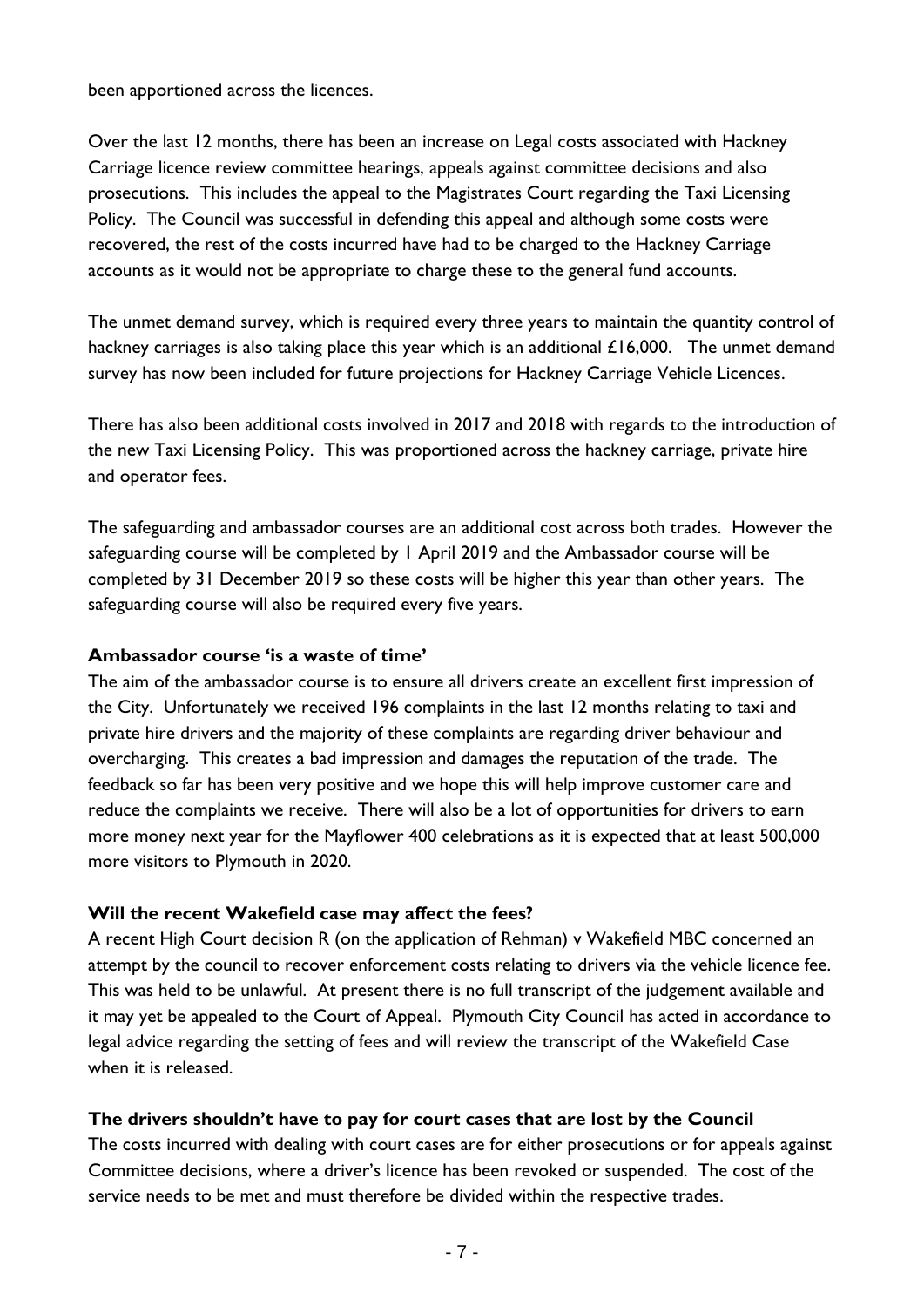All drivers can appeal to the Magistrate's Court against a committee decision to suspend or revoke their licence. If a driver appeals then the Council must defend its case. The council have been found by the Magistrates Court on all our cases to have made the correct decision, however unfortunately very little or no costs are granted.

The Court must follow their guidelines on awarding costs. As these appeals are more civil in nature than criminal, the Court looks at the reasonableness of the action taken by the losing party. It also has to take account of someone's ability to pay. In prosecutions, it is different as the defendants have not had to pay any court fees and there is an element of punishment that comes into the penalties imposed which can include costs.

## **Request to see the full accounts so that these can be analysed in more detail**

The Council is prepared to make the accounts available, upon request and to answer questions on what expenditure has been included in the taxi accounts. Appendix three shows the summarised accounts with the forecast for 2018/19 which has been restated to reflect the five classes of licence. The Council has taken the opportunity to roll forward the forecast to include Month 11 (February 2019) data and Appendix three shows the accounts with the most up to date forecast.

## **Request for Devon Audit to review the taxi accounts**

Plymouth City Council are happy for Devon Audit Partnership to review the accounts and this will be arranged, however any additional costs of this will need to be charged to the taxi accounts.

## **4.3 Other matters to consider**

#### **The effect of increasing the three year drivers licence fee**

It is proposed that the three year drivers licence fee should be increased to reflect the actual costs involved each year.

Given the model being using for the probable impact on licence applications covering both private hire and hackney carriage, it is anticipated (in total for both trades) that this equates to 16 days more administration. This would be just over three weeks in 2020/21.

For example if all 1,200 drivers had to be accommodated every year then this would mean there would be 387 HC drivers instead of the normal 168 renewals (219 more) and 803 PH drivers instead of the 348 renewals (455 more).

This would be a total of 674 more drivers' licences to process which would equate to an additional 37.5 days work for both trades. This is equivalent to 7.5 weeks work.

However, the Council is continuing to improve the online services and are currently working on an online booking service for drivers to make their appointments. It is hoped this will be available from April 2019. This will reduce the number of phone calls we receive from drivers who want to book or amend appointments and will automatically confirm their booking by email. This will save some of the administration officers' time and it is hoped that the additional work from any additional appointment times can be absorbed. This can be reviewed next year at the next review.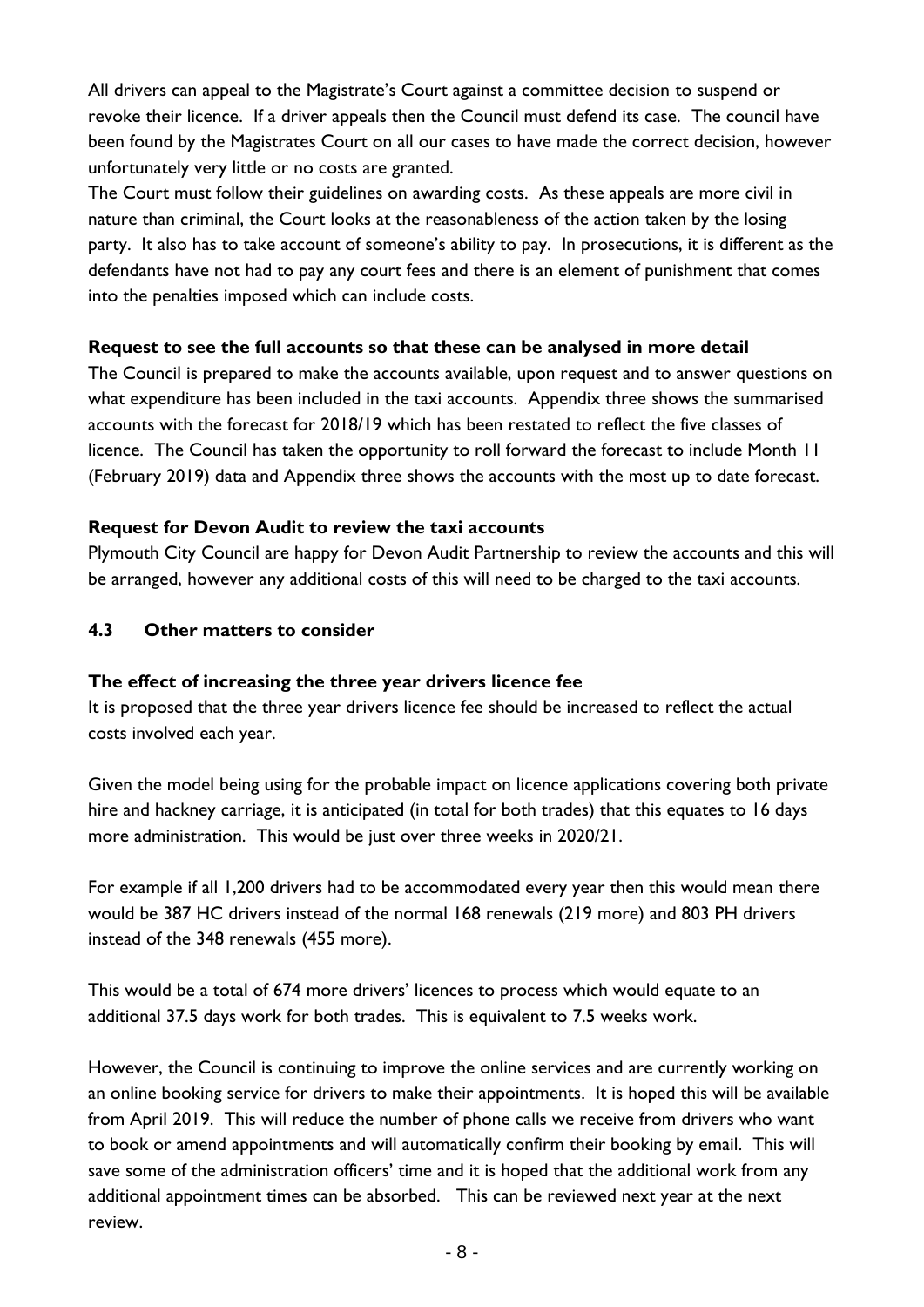The Council is also continuing to pursue the fully integrated database package which would enable any online applications to update the database automatically without manually re-entering the data. This would then reduce the administration work further.

## **5.0 Fee Changes for 2019/20**

## **5.1 Hackney Carriage Account**

It is proposed that the Hackney Carriage licence fees are increased for drivers and vehicles and the amount of increase has been calculated by reviewing the costs involved with each licence. As stated above, all relevant surpluses and deficits have been correctly accounted for and there has been no cross subsidisation across licence types within this account.

The three year drivers badge for Hackney carriages is proposed to increase by 82.8% as the current fee does not cover the full costs involved with the issue and administration of the three year licence. There are costs involved each year to deal with the general administration and compliance matters for drivers licences. For example the proportion of costs involved with reviewing the taxi licensing policy and sending update letters and guidance to drivers of the new requirements; dealing with medical compliances and medical exemption applications regarding wheelchairs; updating drivers' information such as change of address or convictions/driving offences notifications; arranging the safeguarding and ambassador training courses. There are also costs involved with dealing with complaints and reviewing drivers licences to ensure drivers are safe and suitable to hold a licence. Therefore the proposed three year fee has increased to reflect the full costs involved. This increase equates to  $£1.26$  pence per week.

The one year drivers badge is proposed to be increased by 47.3% to cover the costs involved with administration as listed above, which is an increase of £1.02 per week.

The vehicle licence is proposed to be increased by 62.9% (£2.54 per week) to cover the full costs involved with administrating the licence; the proportion of costs involved with reviewing the taxi policy; the inspections of vehicles; provision of Hackney Carriage stands and the control and supervision of hackney carriage vehicles. The Hackney Carriage unmet demand survey is taking place this year which is an additional cost of £16,000 which will also affect the vehicle fee.

The fees proposed are for one year. The fees will be reviewed annually to reflect on each year's income and expenditure. To ensure the accounts continue to recoup the deficit over five years, a yearly percentage increase in fees will be needed.

#### **5.2 Private Hire Account**

It is proposed that the private hire licence fees for drivers are increased to ensure they reflect actual costs involved. As stated above, all relevant surpluses and deficits have been correctly accounted for and there has been no cross subsidisation across licence types within this account.

The three year driver licence is proposed to be increased by 87.5% as the current fee does not cover the full costs involved in dealing with the issue and administration of the licence. There are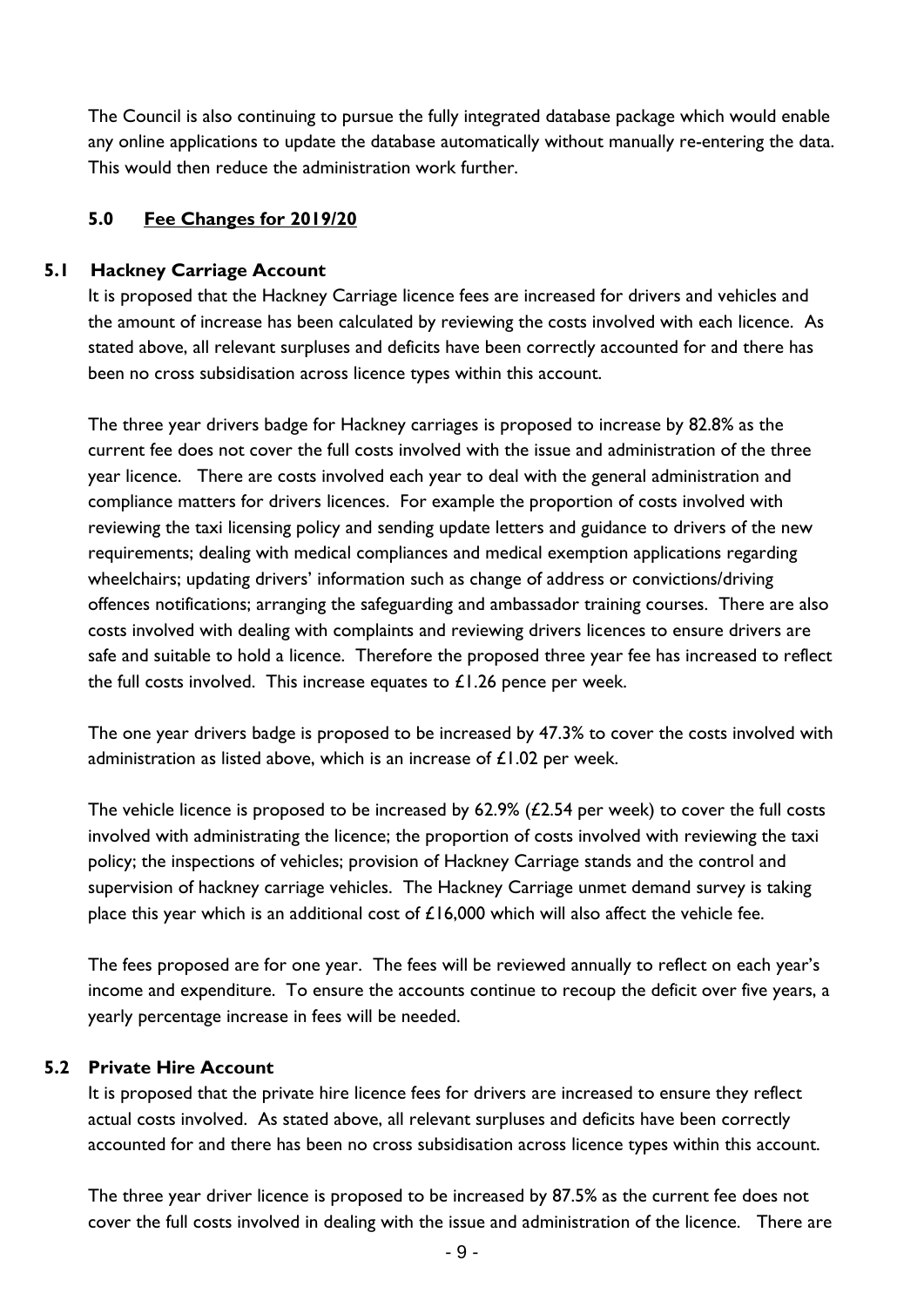costs involved to deal with the general administration and compliance matters for drivers' licences. For example the proportion of costs involved with reviewing the taxi licensing policy and sending update letters and guidance to drivers of the new requirements; dealing with medical compliances; updating driver's information such as change of address or convictions/driving offences notifications; arranging the safeguarding and ambassador training courses. There are also costs involved with dealing with complaints and reviewing drivers licences to ensure drivers are safe and suitable to hold a licence. Therefore the proposed one year fee has increased to reflect the full costs involved. This increase equates to 90 pence per week.

The one year drivers badge is proposed to be increased by 46.3% to cover the costs involved with administration as listed above, which is an increase of 73 pence per week.

The vehicle licence is proposed to be increased by 45.3% (£1.02 per week) to cover the full costs involved with administrating the licence; the proportion of costs involved with reviewing the taxi policy; the inspections of vehicles; and the control and supervision of private hire vehicles.

The fees proposed are for one year. The fees will be reviewed annually to reflect on each year's income and expenditure. To ensure the Private Hire driver and operator accounts sustain their balances and the Private Hire vehicle account is brought into a balance, yearly percentage increase in fees will be needed.

#### **6.0 Likely fee changes for the next five years**

- 6.1 This is the first year of a five year process to ensure all elements of the Hackney Carriage and Private Hire accounts are running with a manageable surplus.
- 6.2 The fees set out in appendix one represent a larger increase for the first year however this option would have the potential to allow for smaller percentage increases in fees over the subsequent four years.
- 6.3 The fees set out in appendix two represent a smaller increase for the first year however this option would mean there is a potential for higher percentage increases in fees over the subsequent years.

#### **7.0 Future Budget Risks and Management**

- 7.1 As discussed in 4.3, by increasing the cost of the three year driver licences across both trades, this is likely to affect the number of taxi appointments as drivers may choose the one year licence. The Council is increasing its online facilities and is looking at ways to set up the driving licence applications online to help reduce the administration demand. This will need to be reviewed next year to assess the progress made.
- 7.2 A recent High Court decision R (on the application of Rehman) v Wakefield MBC concerned an attempt by the council to recover enforcement costs relating to drivers via the vehicle licence fee. This was held to be unlawful. At present there is no full transcript of the judgement available and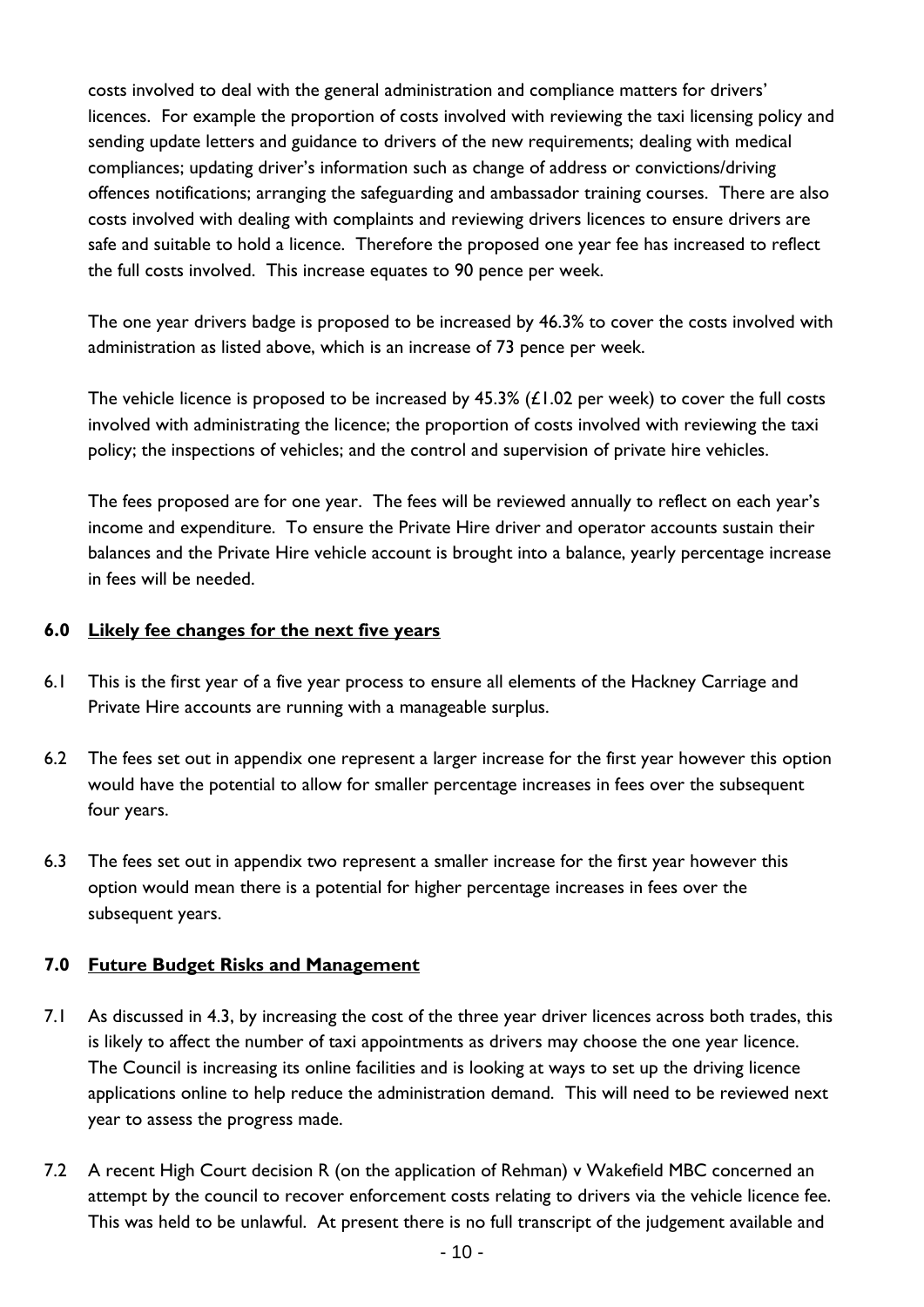it may yet be appealed to the Court of Appeal. Plymouth City Council has acted in accordance to legal advice regarding the setting of fees and will review the transcript of the Wakefield Case when it is released.

# **8.0 Conclusion**

- 8.1 The Committee members need to consider the objections and the recommendations within this report. The fees need to be increased to start the process to reduce the deficit over the next five years and ensure each individual licence account is running with a manageable surplus.
- 8.2 The impact of fee changes will be reviewed annually and any necessary alterations will be approved as set out in the Council's scheme of delegation.
- 8.3 It is recommended that Committee members resolve to approve the fee structure as set out in column B of the Fees Table in appendix one which is for the twelve months commencing on 22 March 2019.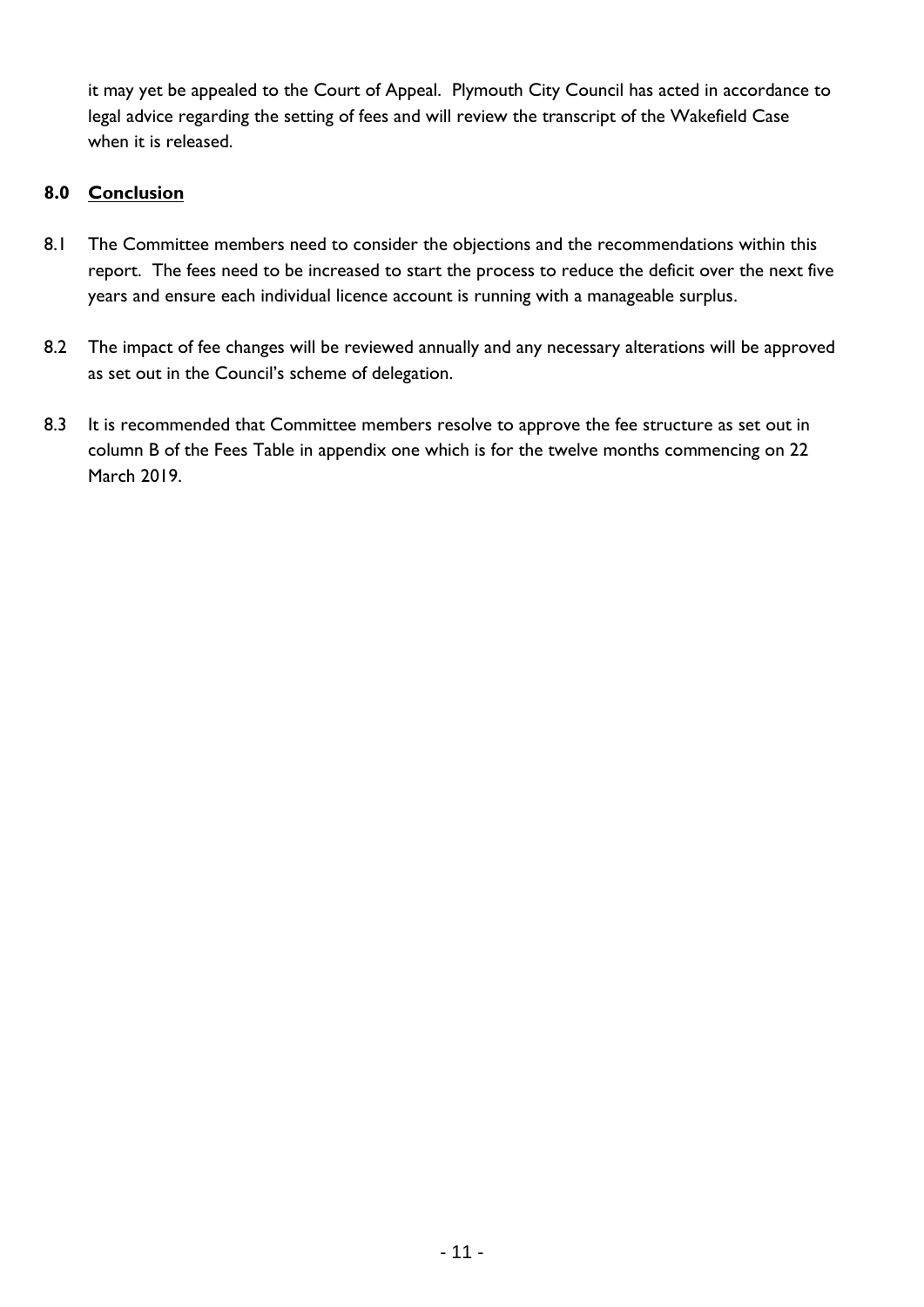#### **APPENDIX 1**

# **Recommended Fees for Hackney Carriage and Private Hire Licences for 2019/20**

|                                                     |                | A           | B                  |
|-----------------------------------------------------|----------------|-------------|--------------------|
| <b>Type</b>                                         | <b>Current</b> | <b>Fees</b> | <b>Recommended</b> |
|                                                     |                | required    | 2019/20 fee        |
|                                                     |                | to          | (based on 5        |
|                                                     |                | recoup      | year deficit       |
|                                                     |                | deficit     | recoup) with       |
|                                                     |                | over 3      | annual             |
|                                                     |                | years       | increases over     |
|                                                     |                |             | next four years    |
| Vehicle licence (I year)                            | £210           | £400        | £342               |
| I Year Drivers licence                              | £112           | £180        | £165               |
| 3 Year Drivers Licence                              | £238           | £480        | £435               |
| Duplicate licence                                   | £8             | £10         | £10                |
| Admin fee for Change of Licence/transfer from HC to | <b>None</b>    | £20         | £20                |
| <b>PH</b>                                           |                |             |                    |
| Vehicle Transfer                                    | £30            | £35         | £35                |
| Temporary licence for HC replacement vehicle        | £45            | £103        | £93                |
| (2 months)                                          |                |             |                    |
| Change of vehicle registration number               | £35            | £35         | £35                |
| <b>Drivers Test</b>                                 | £85            | £85         | £85                |
| <b>KOP</b> test                                     | £45            | £72         | £72                |
| <b>DVLA Licence Check</b>                           | £18            | £10         | £10                |
| New Drivers Application Fee                         | £45            | £85         | £85                |
| Spoken English Test                                 | None           | £33         | £33                |
| Replacement ID Card fee                             | £10            | £10         | £10                |
| Replacement Plate                                   | £13            | £13         | £13                |
| <b>Refund Fee</b>                                   | £15            | £15         | £15                |

# **Hackney Carriage**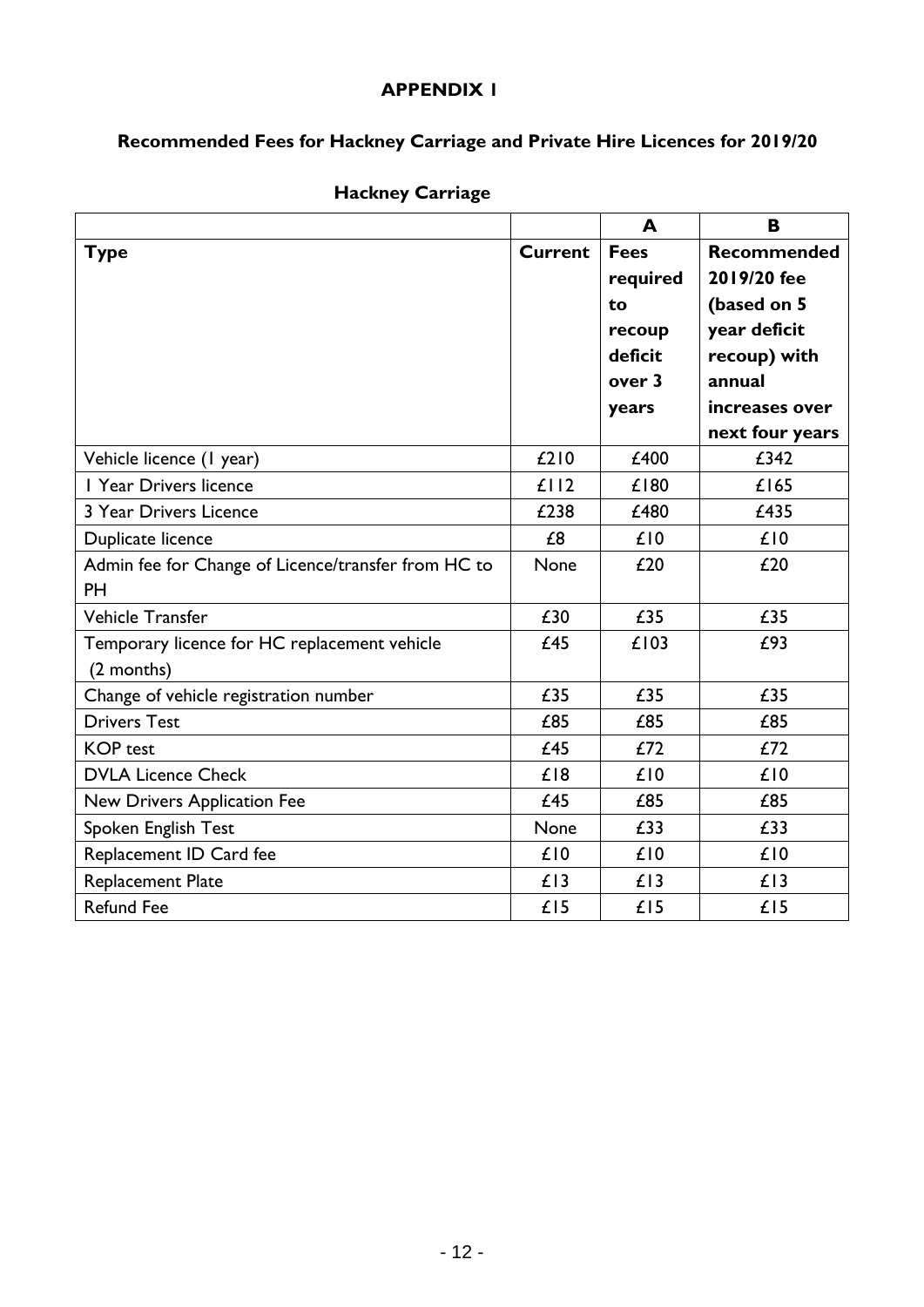# **Private Hire**

|                                               | A              | В                       |
|-----------------------------------------------|----------------|-------------------------|
| <b>Type</b>                                   | <b>Current</b> | Recommended 2019/20 fee |
| Vehicle licence (I year)                      | £117           | £170                    |
| I Year Drivers licence                        | £82            | £120                    |
| 3 Year Drivers Licence                        | £160           | £300                    |
| Duplicate licence                             | £8             | £10                     |
| Admin fee for Change of Licence/transfer from | None           | £20                     |
| PH to HC                                      |                |                         |
| <b>Vehicle Transfer</b>                       | £30            | £35                     |
| Temporary licence for PH replacement vehicle  | £45            | £64                     |
| (2 months)                                    |                |                         |
| Change of vehicle registration number         | £35            | £35                     |
| <b>Drivers Test</b>                           | £85            | £85                     |
| <b>KOP</b> test                               | £45            | £72                     |
| <b>DVLA Licence Check</b>                     | £18            | £10                     |
| <b>Drivers Application Fee</b>                | £45            | £85                     |
| Spoken English Test                           | None           | £33                     |
| Replacement ID Card fee                       | £10            | £10                     |
| <b>Replacement Plate</b>                      | £13            | £13                     |
| <b>Refund Fee</b>                             | £15            | £15                     |
| <b>Replacement Door Sticker</b>               | £5             | £5                      |
| Operators annual application fee              | £135           | £135                    |
| Operator fee per vehicle                      | £3.80          | £3.80                   |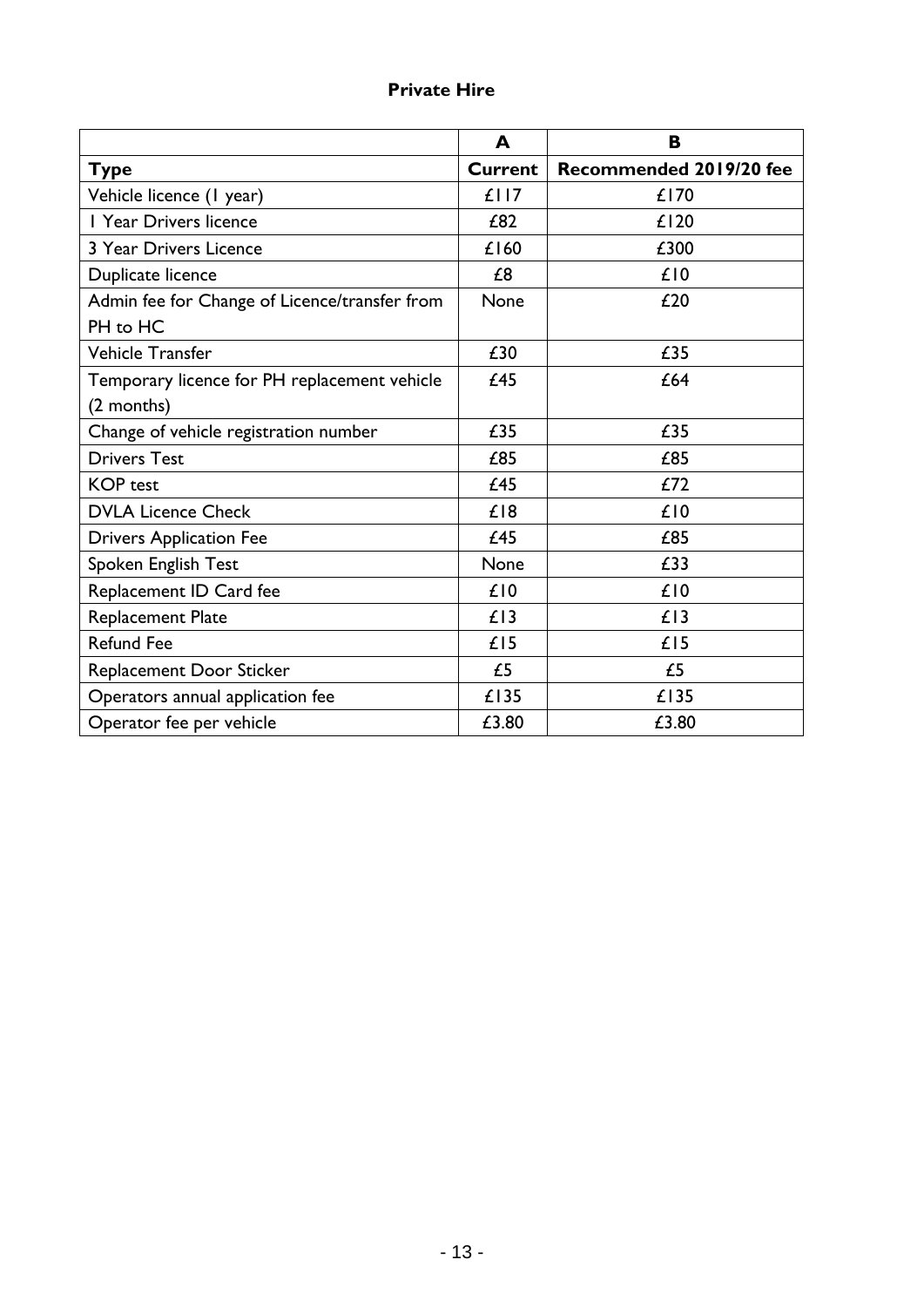## **APPENDIX 2**

# **Alternative proposed Fees for Hackney Carriage and Private Hire Licences for 2019/20**

|                                                 | A              | B                  |
|-------------------------------------------------|----------------|--------------------|
| <b>Type</b>                                     | <b>Current</b> | <b>Alternative</b> |
|                                                 |                | 2019/20 fee        |
|                                                 |                | based on 5 year    |
|                                                 |                | deficit recoup     |
|                                                 |                | (with higher       |
|                                                 |                | annual increases   |
|                                                 |                | for the next 4     |
|                                                 |                | years)             |
| Vehicle licence (1 year)                        | £210           | £300               |
| I Year Drivers licence                          | £112           | £130               |
| 3 Year Drivers Licence                          | £238           | £330               |
| Duplicate licence                               | £8             | £10                |
| Admin fee for Change of Licence/transfer        | None           | £20                |
| from HC to PH                                   |                |                    |
| <b>Vehicle Transfer</b>                         | £30            | £35                |
| Temporary licence for HC replacement vehicle (2 | £45            | £86                |
| months)                                         |                |                    |
| Change of vehicle registration number           | £35            | £35                |
| <b>Drivers Test</b>                             | £85            | £85                |
| <b>KOP</b> test                                 | £45            | £72                |
| <b>DVLA Licence Check</b>                       | £18            | £10                |
| New Drivers Application Fee                     | £45            | £85                |
| Spoken English Test                             | None           | £33                |
| Replacement ID Card fee                         | £10            | £10                |
| <b>Replacement Plate</b>                        | £13            | £13                |
| <b>Refund Fee</b>                               | £15            | £15                |

# **Hackney Carriage**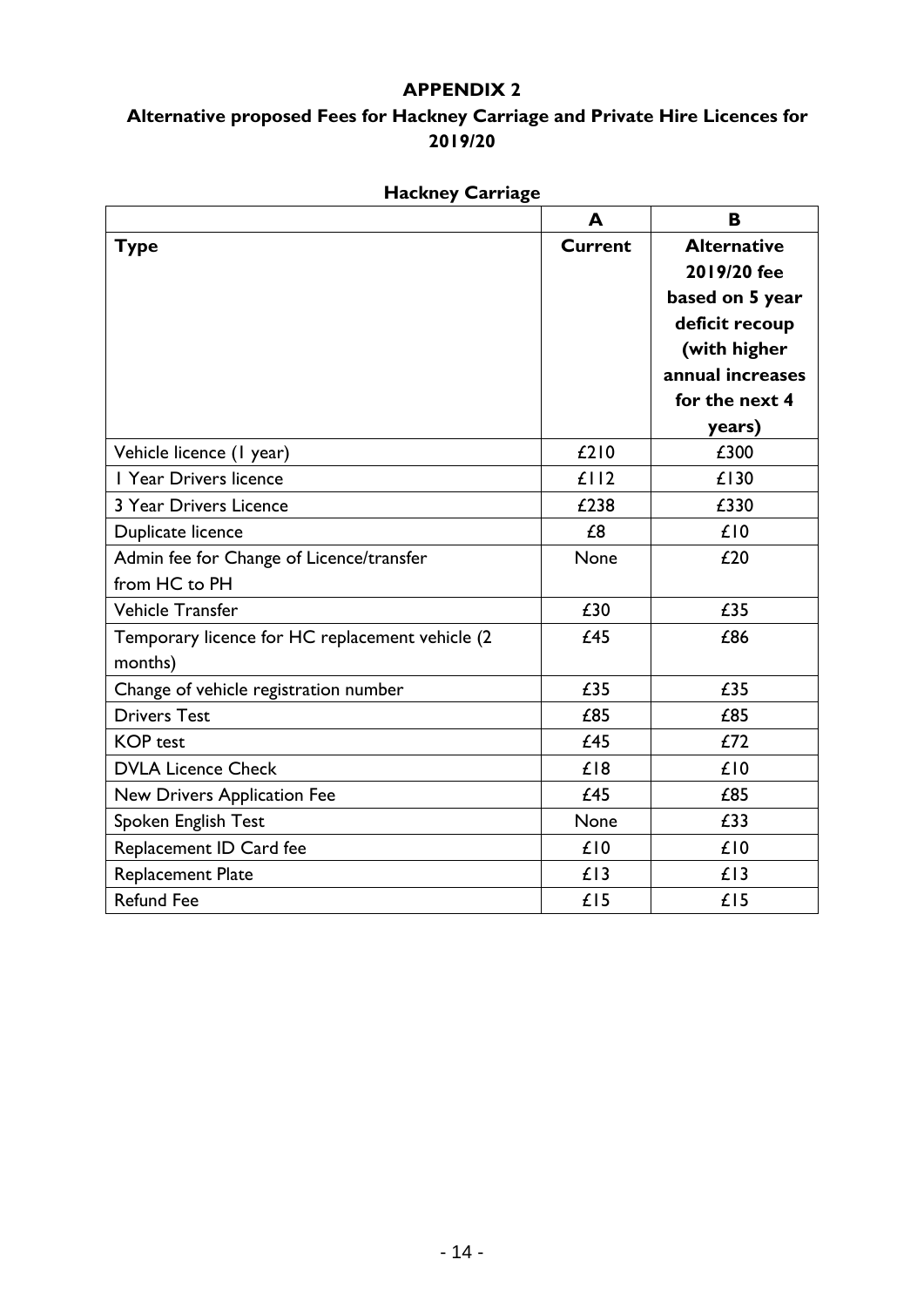| <b>Private Hire</b> |  |
|---------------------|--|
|                     |  |

|                                                     | A       | B                  |
|-----------------------------------------------------|---------|--------------------|
|                                                     |         | <b>Alternative</b> |
| <b>Type</b>                                         | Current | 2019/20 fee        |
|                                                     |         | (with              |
|                                                     |         | higher             |
|                                                     |         | annual             |
|                                                     |         | increases          |
|                                                     |         | for the next       |
|                                                     |         | 4 years)           |
| Vehicle licence (1 year)                            | £117    | £145               |
| I Year Drivers licence                              | £82     | £110               |
| 3 Year Drivers Licence                              | £160    | £270               |
| Duplicate licence                                   | £8      | £10                |
| Admin fee for Change of Licence/transfer from PH to | None    | £20                |
| HC                                                  |         |                    |
| Vehicle Transfer                                    | £30     | £35                |
| Temporary licence for PH replacement vehicle (2     | £45     | £60                |
| months)                                             |         |                    |
| Change of vehicle registration number               | £35     | £35                |
| <b>Drivers Test</b>                                 | £85     | £85                |
| <b>KOP</b> test                                     | £45     | £72                |
| <b>DVLA Licence Check</b>                           | £18     | £10                |
| <b>Drivers Application Fee</b>                      | £45     | £85                |
| Spoken English Test                                 | None    | £33                |
| Replacement ID Card fee                             | £10     | £10                |
| <b>Replacement Plate</b>                            | £13     | £13                |
| <b>Refund Fee</b>                                   | £15     | £15                |
| Replacement Door Sticker                            | £5      | £5                 |
| Operators annual application fee                    | £135    | £135               |
| Operator fee per vehicle                            | £3.80   | £3.80              |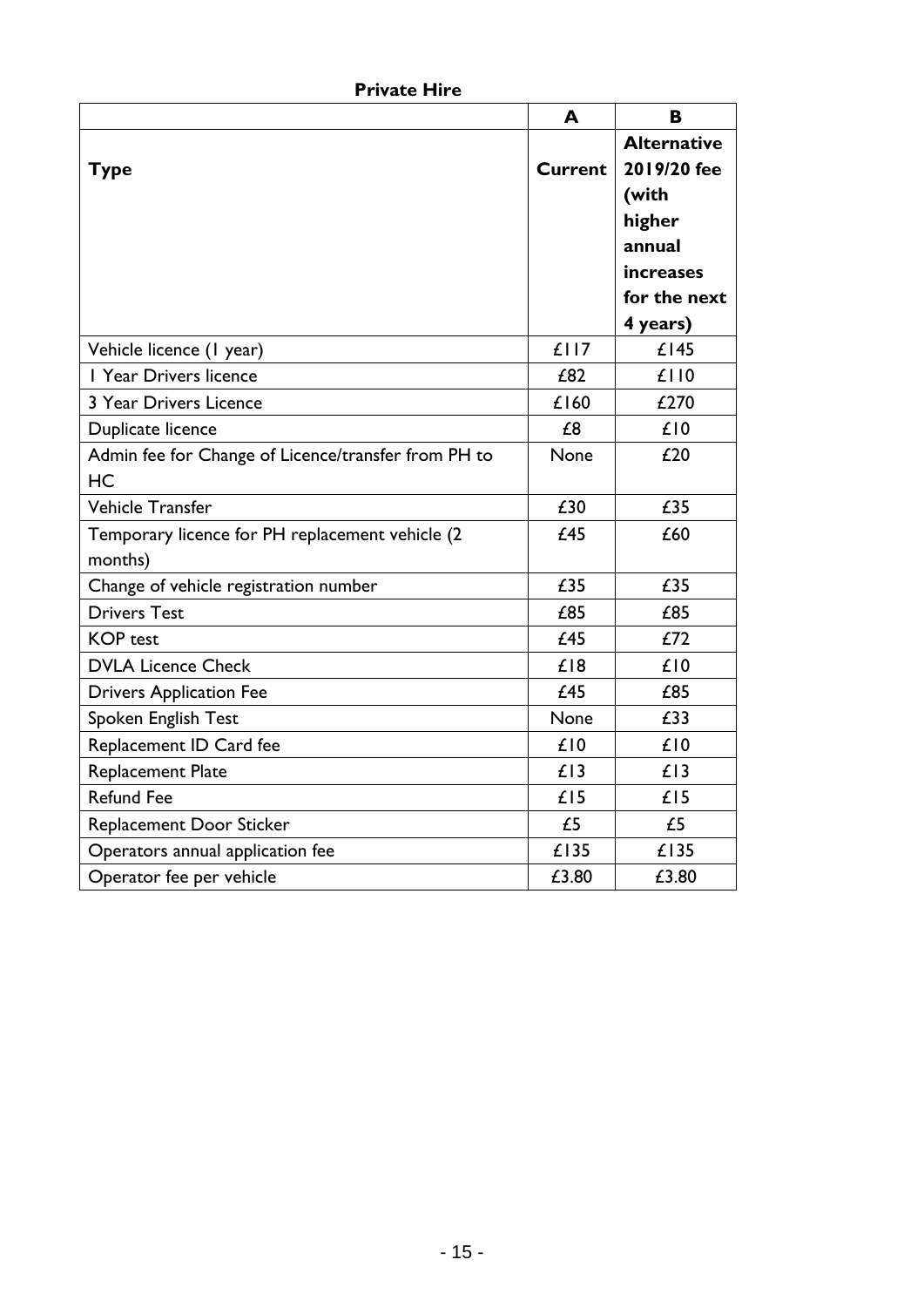# **APPENDIX 3 – Summarised accounts for 2018/19**

|                             |                                                                                                                                | 18/19<br><b>Private</b><br><b>Vehicle</b> | 18/19<br><b>Private</b><br><b>Driver</b> | 18/19<br><b>Private</b><br><b>Operator</b> | 18/19<br><b>Private</b><br><b>Total</b> |
|-----------------------------|--------------------------------------------------------------------------------------------------------------------------------|-------------------------------------------|------------------------------------------|--------------------------------------------|-----------------------------------------|
| <b>Expenditure</b>          | <b>This includes</b>                                                                                                           |                                           |                                          |                                            |                                         |
|                             | Admin and                                                                                                                      |                                           |                                          |                                            |                                         |
| Staffing                    | enforcement                                                                                                                    | £134,046                                  | £37,018                                  | £6,403                                     | £177,467                                |
|                             | staffing costs<br>Employer liability,                                                                                          |                                           |                                          |                                            |                                         |
| <b>Other Staff</b><br>costs | medical expenses,<br>clothing, training<br>costs                                                                               | £812                                      | £1,612                                   | £120                                       | £2,544                                  |
| <b>Supplies</b>             | Advertising of<br>public notices,<br>computer<br>consumables/printi<br>ng and posting<br>costs, drivers tests,<br>DVLA checks, |                                           |                                          |                                            |                                         |
| and services                | subscriptions.                                                                                                                 | £13,700                                   | £13,148                                  | £118                                       | £26,967                                 |
| Vehicle<br>Costs            | Costs associated<br>with the van used<br>by the enforcement<br>officers                                                        | £1,333                                    | £0                                       | £0                                         | £1,333                                  |
| Legal<br>External           | <b>External legal</b><br>advisors                                                                                              | £1,057                                    | £1,125                                   | £68                                        | £2,250                                  |
| Legal<br>Internal           | PCC internal Legal<br>Solicitors costs                                                                                         | £2,372                                    | £16,470                                  | £153                                       | £18,995                                 |
| <b>Salary</b><br>Adjustment | To adjust<br>enforcement officer<br>salary costs from<br>2015                                                                  | (E31, 331)                                | (E4, 476)                                | (E1, 492)                                  | (E37, 299)                              |
| <b>Income</b>               |                                                                                                                                |                                           |                                          |                                            |                                         |
| <b>Driver</b>               | Fees from drivers                                                                                                              |                                           |                                          |                                            |                                         |
| Licence                     | licences                                                                                                                       | £0                                        | (E46, 675)                               | £0                                         | (E46, 675)                              |
| Vehicle                     | Fees from vehicle                                                                                                              |                                           |                                          |                                            |                                         |
| Licence                     | licences                                                                                                                       | (E90, 035)                                | £0                                       | £0                                         | (E90, 035)                              |
| Operator<br>Fee             | Fees from<br>operators licences                                                                                                | 0                                         | 0                                        | (E7, 934)                                  | (E7, 934)                               |
| Licence<br>Amendment        | Fees charged for<br>any change of<br>driver licence,<br>duplicate licence or<br>vehicle transfer                               | (E2, 407)                                 | (E201)                                   | £0                                         | (E2,607)                                |
|                             | Fee to pay City Bus                                                                                                            |                                           |                                          |                                            |                                         |
| <b>Test Fee</b>             | for drivers test<br>Replacement ID                                                                                             | £0                                        | (E10, 947)                               | £0                                         | (E10, 947)                              |
| Other<br>Income             | cards, brackets for<br>vehicles,<br>replacement plates,<br>vehicle testing<br>stations fees                                    | (E765)                                    | (E462)                                   | (E1)                                       | (E1, 229)                               |
| Deficit /                   |                                                                                                                                |                                           |                                          |                                            |                                         |
| (Surplus)                   |                                                                                                                                | £28,783                                   | £6,612                                   | (E2, 564)                                  | £32,831                                 |